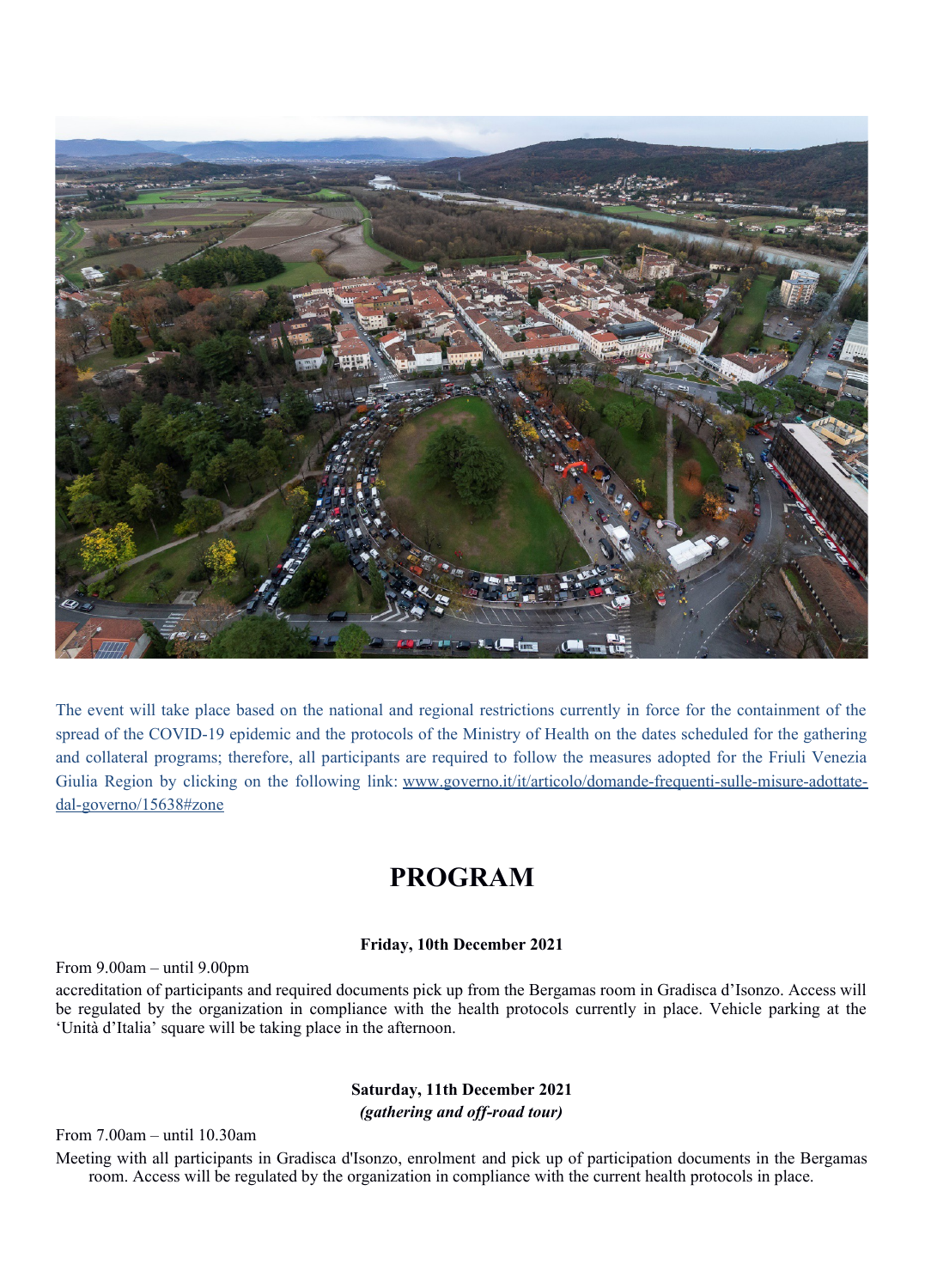08.00am opening event;

08.30am official start with a 20 second gap between each vehicle. The start will be promoted by 'Miss Friuli Venezia Giulia'

Prior to the departure, all vehicles parked in the square, will require to have their engines turned off to limit pollution.

Participants will be offered two routes:

- Tourist route this can be found on the white sheets of the road-book, easier drive, without any particular difficulties and suitable for all standard and sport 4x4 off-road vehicles and SUV
- Challenging route this can be found on the yellow sheets of the road-book, suitable for all standard 4x4 offroad vehicles and not recommended for SUV.

Along both routes, there are some optional routes which can be quiet challenging. These can be found on the other coloured sheets of the road-book (these will be available only at the discretion of the organization and provided only to experienced off-road drivers). For security reasons, these challenging routes will be only opened at certain times and no assistance will be guaranteed

Participants are required to drive appropriately based on the current weather conditions and location.

Breaks are provided at public establishments whose access will be regulated by the personnel in charge based on the current health protocols in place.

Test drive opportunities of 4x4 are provided in the collateral programs

4.30pm return of all off-road vehicles to "Gradisca d'Isonzo"

A correct parking of all 4x4s is strongly requested.

6.30pm closing event in the Bergamas room, with restricted access and regulated by the organization in compliance with the health protocols currently in place. Recognition of the most representative clubs and the best results/ranks.

Each participant will be able to independently decide on the practicability and safety of the routes indicated in the roadbook; each route must be approached with caution and drivers are required to drive carefully and responsibly, by taking care of their vehicles and crew.

The organization does not impose any obligations. The routes indicated in the road-book are only authorized for the participants of this event.

There are no set travel times to complete the route.

The tracks, accessible to all 4x4s, are widened in the narrowest parts, cleaned of branches and brambles in order to avoid scratches and damage to the bodywork.

No vehicles over 3.5T or quads are permitted to the event.

The participant number/position will be placed on the left hand side of the vehicle.

Although it is not mandatory, the presence on board of the tow rope is highly recommended. Furthermore, we encourage to have number plates well secured to the vehicle.

Participation costs per vehicle, regardless of the number of crew members and including refreshment stops:

- $\cdot \in 170.00$  per crew, regardless of the number of its members;
- Discount applicable for drivers/members of the G.F.I. year 2021.

# **Registration is online only at www.gradisca4x4.com subject to availability / open only until 01-12-2021;**

## **The participants are required to check any updates in regards of the event and possible changes that could be adopted to maintain the Covid-19 epidemic on [www.gradisca4x4.com.](http://www.gradisca4x4.com/)**

To get to Gradisca d'Isonzo (GORIZIA NORTH-EAST ITALY) from the Venice-Trieste motorway, exit at Villesse and continue following the signs for Villesse and then Gradisca

# **Side programs**

 $(info@gfi4x4.it)$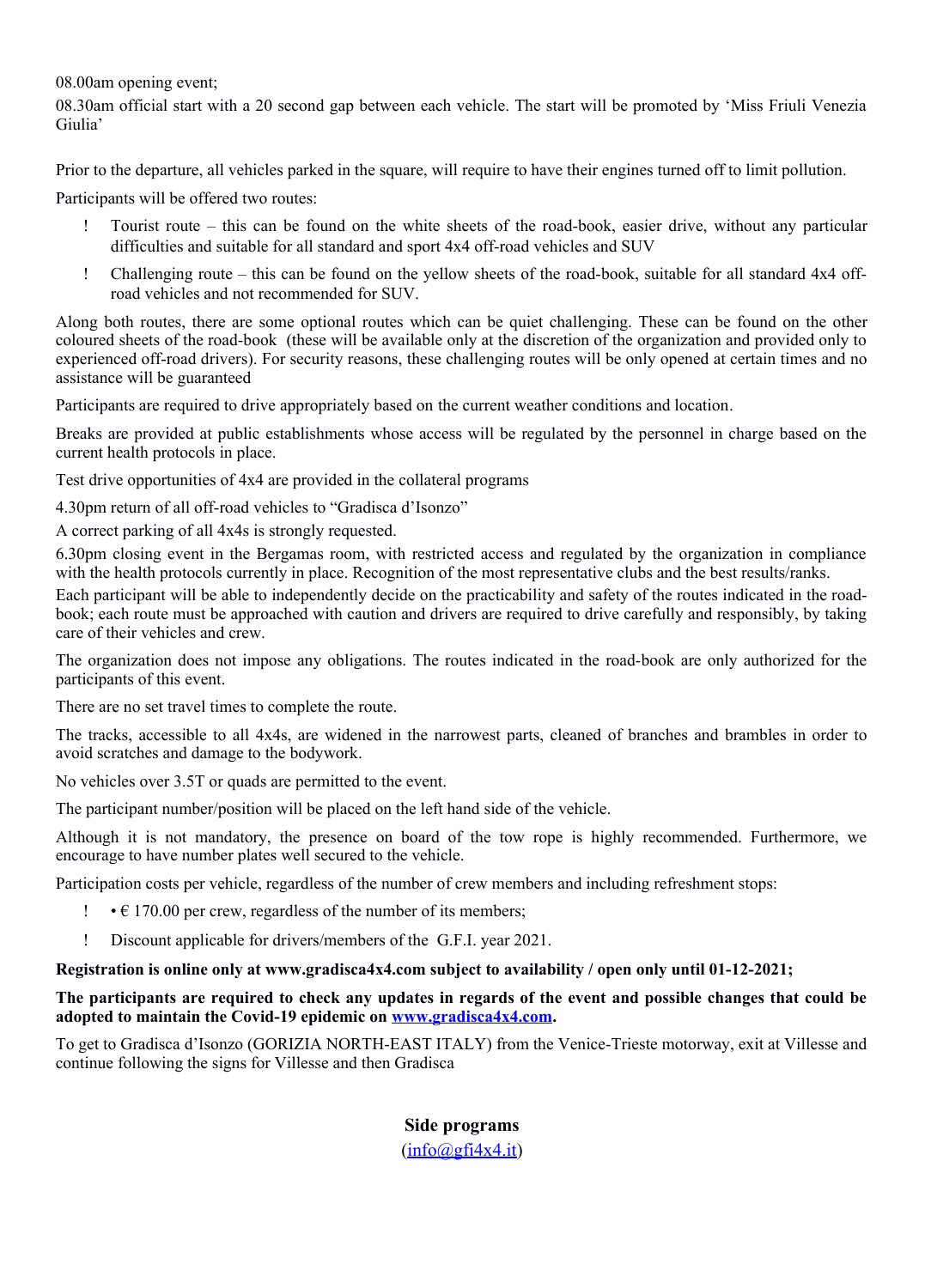#### **Wednesday 8th , Thursday 9th , Friday 10th , Sunday 12th December 2021**

- Free routes: tourist attractions are provided to participants which do not include off-road tracks.
- a) Cividale del Friuli (town), Collio (wine region) and Brda;
- b) Gorizia (city) Nova Gorica, cultural European city of 2025;
- c) Palmanova / Aquileia ;
- d) San Daniele del Friuli (town) and its prosciutto
- e) Trieste (capital city) ed il Carso.

## **Saturday 11th December 2021**

*(4x4 test drives with booking required by 01-12-2021)*

*10am start – 4x4 slalom test drives; 11.00am – end of test drives 2.00 pm - end of "slalom 4x4" test drives*

## **Sunday 12 December 2021**

*(4x4 test drives with booking required by 01-12-2021)*

*10.00am start – 4x4 slalom tests drives 11.00am – end of test drives 2.00 pm - end of "slalom 4x4" test drives* 

# **Sunday 12 December 2021**

*(historical tourist tour with booking required by 01-12-2021)*

*10.00am departure from the "Unità d'Italia" square in Gradisca d'Isonzo for guided tours to museums, war fields and theme parks, all reachable with a simple and short off-road tour through the countryside and fields in which the First World War was fought.*

*1.30pm wine tasting in a cellar, including local cured meat and cheese platter, surrounded by historic scenery 2.30pm return to "Gradisca d'Isonzo" by easy off-road tracks and closing ceremony.* 

**Should any changes to the current program occur, due to a health emergency or severe bad weather / flooding, the event will be rescheduled to the 5th of February 2022. These changes will be announced on our website [www.gradisca4x4.com](http://www.gradisca4x4.com/) within the 8th of December. (We highly recommend to get in contact with your hotels and make arrangements prior to the event, by advising them of the possibility of a postponement or cancellation).**

# **18.746 off-roads in 34 years in Gradisca**

G.F.I. ALPE ADRIA off-road, a.s.d. via Zumin 13, 34072 Gradisca d'Isonzo ITALY

[www.gradisca4x4.com](http://www.gradisca4x4.com/)  (photo gallery) [www.gfi4x4.it](http://www.gfi4x4.it/) facebook Gradisca4x4

e-mail [info@gfi4x4.it](mailto:info@gfi4x4.it)